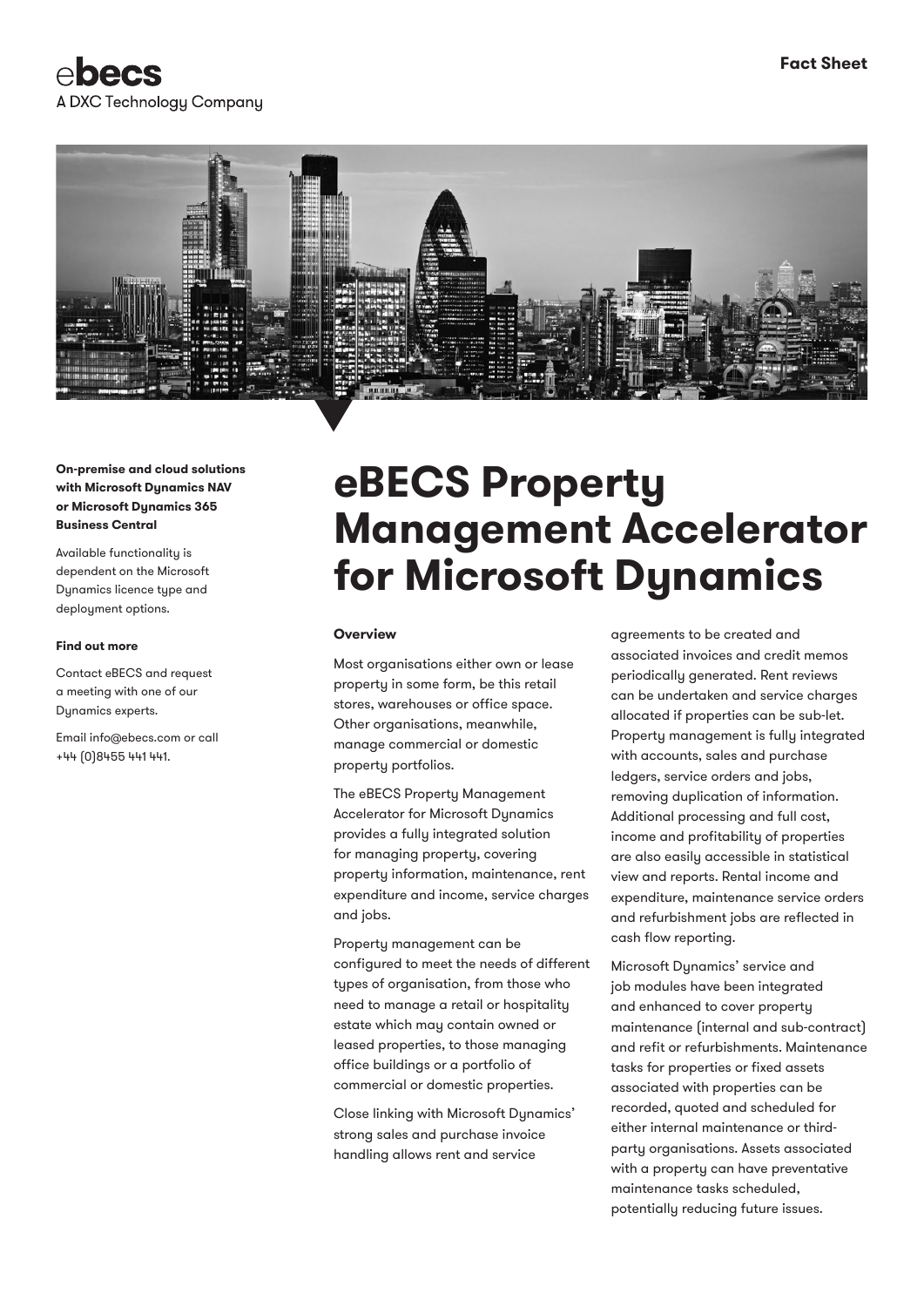

## **Property Management**

The core of the property module is the property card itself. This holds details of the property such as address, property type, map, rental history, maintenance history, tenancy history and notes. A property can be linked with a Microsoft Dynamics location if it is a retail store or operational location.

Properties can also hold an unlimited number of user-definable property attributes to hold additional information — for example, number of bedrooms, or floor space. These attributes are searchable to allow properties meeting specific criteria to be listed or displayed on a map.

Documents may be held against a property, such as insurance documents or agreements and standard contracts and letters generated. Multiple pictures may also be held against a property.

A property may be sub-divided into related properties — for example, a property with flats that will be rented separately or an office that may be sub-let. For these types of properties, maintenance charges may be defined at the top-level property and allocations set-up to determine how the charges will be allocated.

Fixed assets may also be associated with a property, which is useful for operational locations or for properties that have assets requiring specific service intervals or preventative maintenance.

The majority of the costs associated with managing a property portfolio relate to collection and payments of rents and service charges. The property management module contains functionality to both collect and pay rental charges. Rent agreements allow agreements for either rent income or expenditure to be defined and associated with customers and suppliers. The rent agreement allows periodic rent invoices and credit memos to be generated to cover rent charges.

Service charges — for example, ground rent, communal area maintenance or building maintenance — may be defined and reviewed separately. Where a property may have 'child' properties such as flats or sub-let offices, then charges can be defined on the parent property and allocated accordingly. Rent and service charges can be periodically reviewed with a view to amending them (in line with RPI for example).

The property management module is fully integrated into Microsoft Dynamics for sales and purchase invoicing and credit control. Rental income and expenditure, maintenance service orders and jobs can be included in cash flow forecasting.

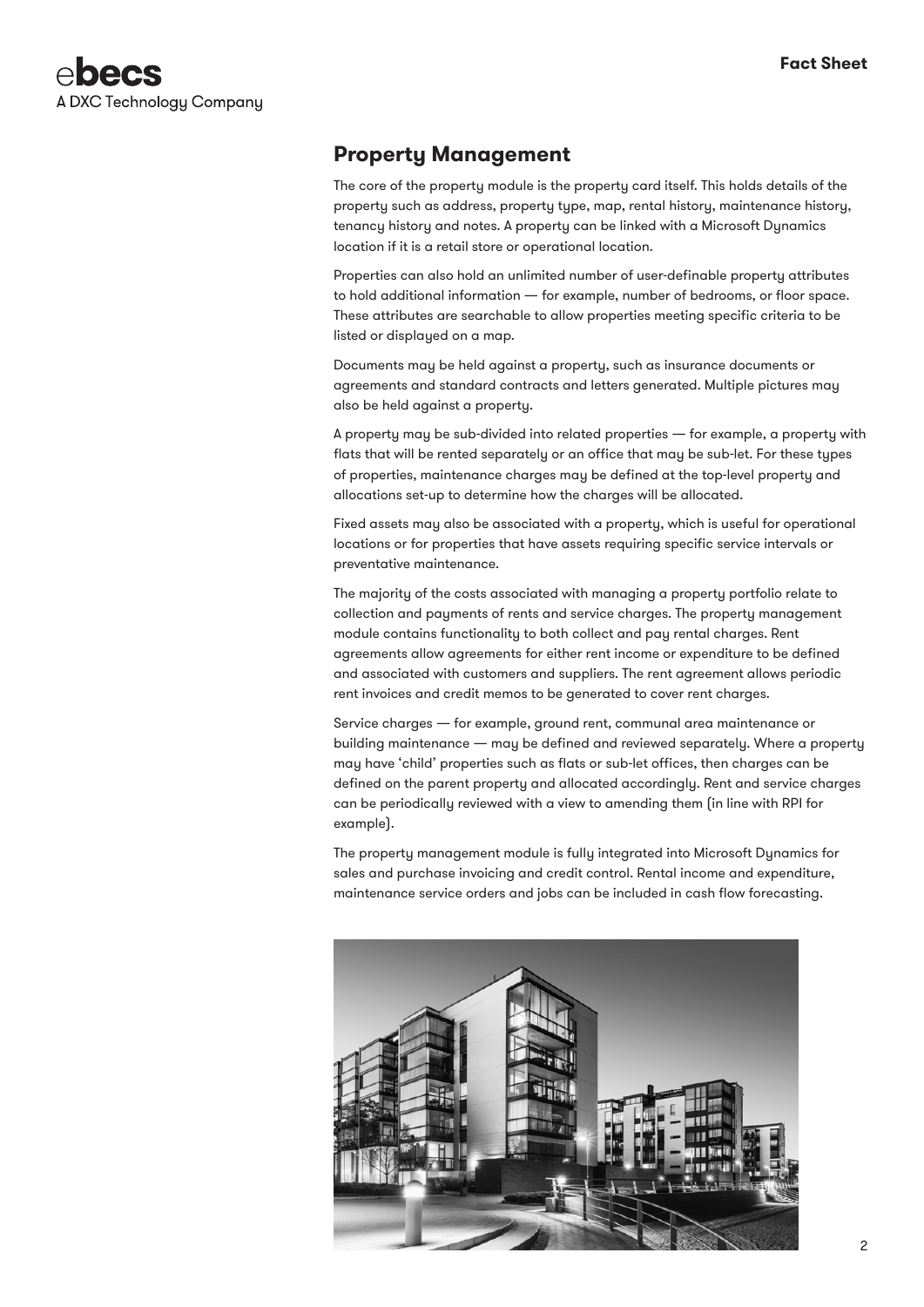



## **Property Maintenance**

For companies managing a property portfolio, one of the biggest overheads in terms of management time is managing repairs and maintenance to properties. Property maintenance requests may be raised internally or by tenants of properties. Maintenance may be the responsibly of the organisation, landlord or a third-party but will always need to be recorded and monitored.

Existing service order functionality has been enhanced to support property maintenance.

Service orders may be raised against a property or a particular fixed asset associated with a property and may be handled by either an internal maintenance team or third-party maintenance suppliers. Preferred maintenance suppliers may be specified per work category against each property.

Microsoft Dynamics' strong existing service management functionality has been further enhanced to support both sub-contract service orders and internal service orders. Sub-contract service orders allow users to create service orders where the work will be done by an external sub-contractor. Internal service orders allow service orders to be raised to allow a company's properties or fixed assets to be repaired or maintained by an internal team.

Other improvements to the standard service module allow a map-based despatch board to be shown allowing service jobs to be scheduled more efficiently. Improved KPIs also allow a better view of the performance of service engineers.

Maintenance history and associated costs are tracked against each property for reporting and analysis.

Property management also fully integrates with the Microsoft Dynamics jobs module allowing complex jobs associated with a property, such as shop refits or property refurbishments, to be undertaken.

Enhancements in this area allow jobs to be raised for internal projects in addition to jobs raised for customers and true sales quotes to be produced for potential projects.

Items purchased as part of a refurbishment job can automatically be converted to fixed assets associated with a property on completion of the job.